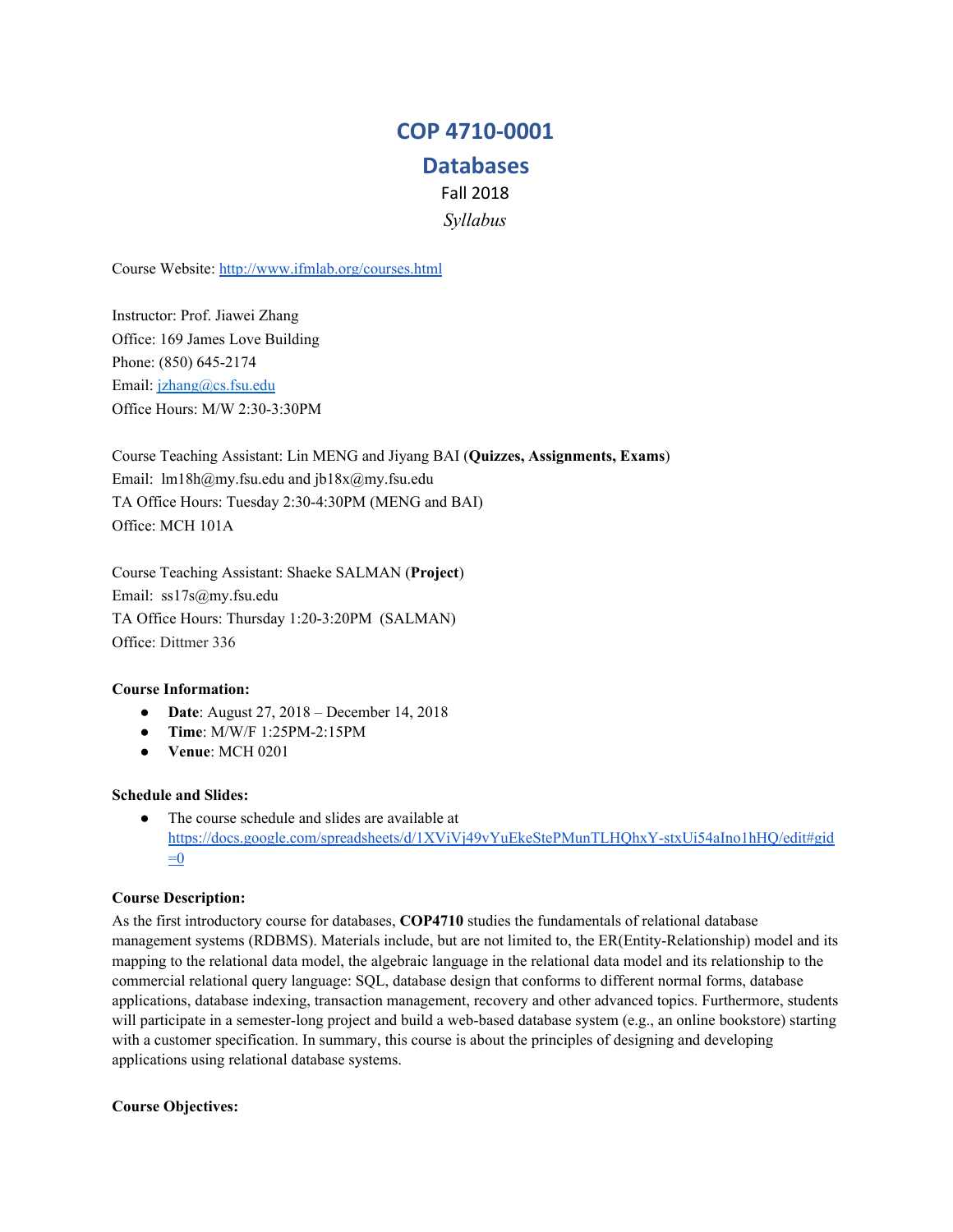- To learn the basic principles of designing and implementing an application using relational database systems;
- To understand in depth how a relational database application works for designing (the schema for), mapping and querying structured data;
- To realize the importance of social, technological, and ethical issues involved in data management.

## **Topics Covered:**

- ER (Entity-Relationship) model
- algebraic language in the relational data model
- commercial relational query language: SQL
- database design
- database applications
- database indexing
- transaction management
- **•** recovery, etc..

## **Prerequisites:**

Students should come with **good programming skills**. **COP3330: Object-oriented Programming** and **MAD2104: Discrete Mathematics** or equivalents courses are required. If you are not sure whether you have the right background, please contact the instructor.

**Note**: We will not cover programming-specific issues in this course.

## **Textbook:**

- **Required textbook:** *Database Systems: The [Complete](http://infolab.stanford.edu/~ullman/dscb.html) Book* 2nd edition, by Hector Garcia-Molina, Jeff Ullman and Jennifer Widom. ISBN: 978-0131873254, Prentice Hall, 2008.
- **Recommended references:**
	- *Database [Management](http://pages.cs.wisc.edu/~dbbook/) Systems* 3rd edition, by Raghu Ramakrishnan and Johannes Gehrke. ISBN: 978-0072465631, McGraw-Hill, 2002
	- *[Database](http://codex.cs.yale.edu/avi/db-book/) System Concepts* 6th edition, by Avi Silberschatz, Henry Korth and S. Sudarshan. ISBN: 978-0073523321, McGraw-Hill, 2010
	- *[Fundamentals](http://www.pearsonhighered.com/educator/product/Fundamentals-of-Database-Systems-7E/9780133970777.page) of Database Systems* 7th edition, by Ramez Elmasri, and Shamkant Navathe. ISBN: 978-0133970777, Pearson, 2016

## **Course Format:**

The course is lecture-based with two **examinations** (midterm and final). There are **individual assignments** and a **group-level programming project**. In order to encourage attending classes and participating in discussions, there will be several **in-class quizzes** for students.

- **Lectures and Class Participation**: We strongly encourage (and appreciate!) students to attend classes, because effective lectures rely on students' participation to raise questions and contribute in discussions. Although we probably will have a large class, we will strive to maintain interactive class discussions if possible. We will provide lecture notes before class, which will be posted on the [Schedule](http://www.cs.fsu.edu/~zhao/cop4710/schedule.html) page.
- **Questions**: We encourage students discussing their questions and problems first with their group peers and classmates. This way, you can get immediate help and also learn to communicate "professionally" with your peers. In any case for more thorough discussion, come to the office hours of TA's and the instructor's. Any announcement will be posted on the **[Announcement](http://www.cs.fsu.edu/~zhao/cop4710/announcement.html)** page. Make sure to check it frequently enough to stay informed.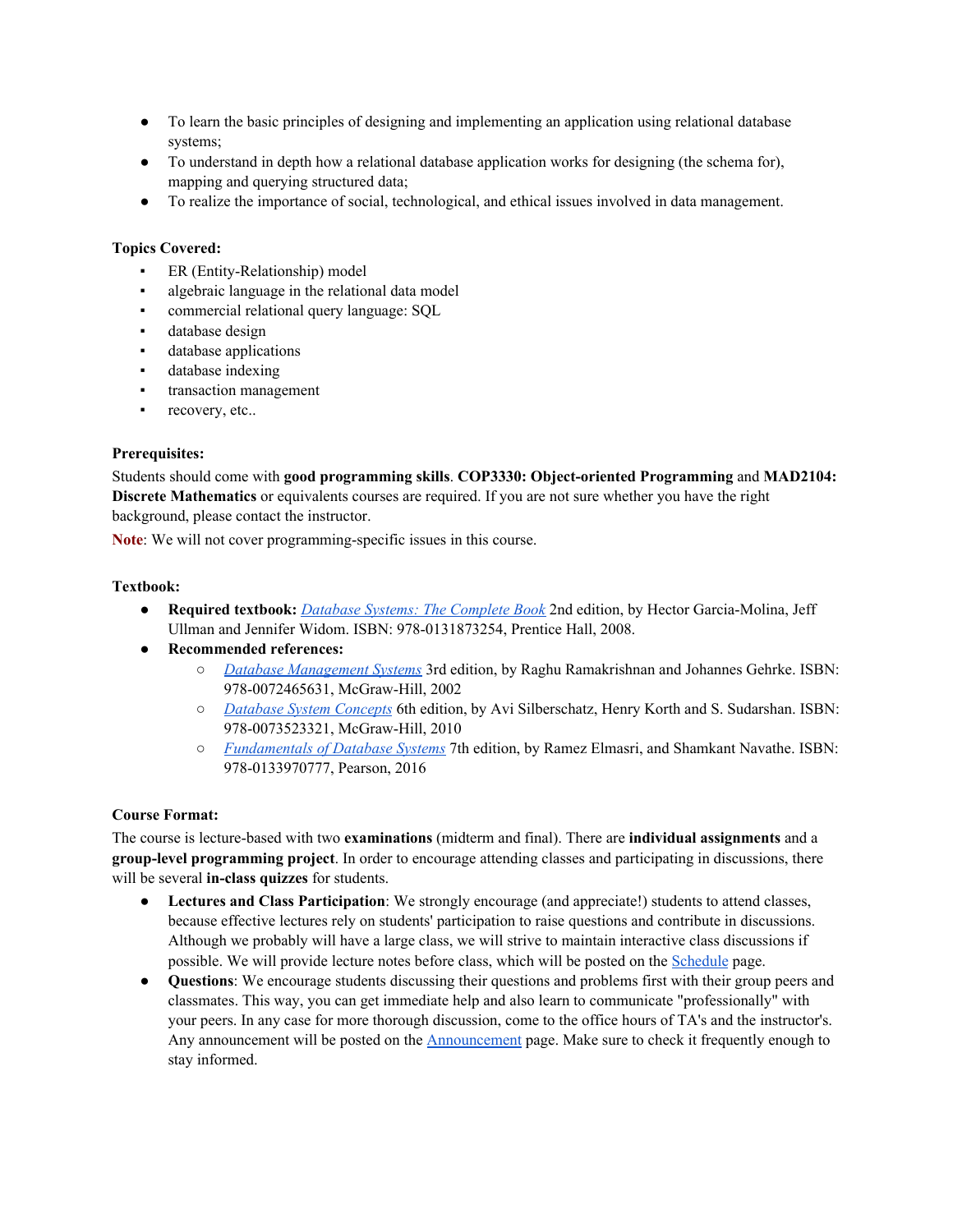- **Assignment**: There will be a few written [assignments](http://www.cs.fsu.edu/~zhao/cop4710/assignment.html) spaced out over the course of the semester. All the assignments should be done individually by the students. Assignments should be submitted before the class begins on the due dates.
- **Projects**: There will be a semester-long [project](http://www.cs.fsu.edu/~zhao/cop4710/project.html), which involves significant database application programming. The project will be structured with several milestones due in the course of the semester, leading to a demo and write-up near the end of the semester.

## **General Policy:**

- **University Attendance Policy**: Excused absences include documented illness, deaths in the family and other documented crises, call to active military duty or jury duty, religious holy days, and official University activities. These absences will be accommodated in a way that does not arbitrarily penalize students who have a valid excuse. Consideration will also be given to students whose dependent children experience serious illness.
- **Academic Honor Policy**: The Florida State University Academic Honor Policy outlines the University's expectations for the integrity of students' academic work, the procedures for resolving alleged violations of those expectations, and the rights and responsibilities of students and faculty members throughout the process. Students are responsible for reading the Academic Honor Policy and for living up to their pledge to "...be honest and truthful and... [to] strive for personal and institutional integrity at Florida State University." (Florida State University Academic Honor Policy, found [here\)](http://academichonor.fsu.edu/policy/policy.html)
- **Syllabus Change Policy**: Except for changes that substantially affect implementation of the evaluation (grading) statement, this syllabus is a guide for the course and is subject to change with advance notice.
- **Assignment/Project Policy**: You are allowed to discuss written assignments, however, any such discussion must be clearly acknowledged on the submitted solution. Your solution should be stapled together and neatly prepared. The programming project will be carried out in a group-based fashion with one or two students involved. No inter-team collaboration is allowed;
- **Class Attendance Policy**: You are bound to attend all lectures unless notifying the instructor in advance with reasonable excuses.
- **Regrading Policy**: Any regrading request should be submitted to the instructor or the TA(s) within one week since the graded deliverables are handed out to the students.

## **Collaboration/Academic Honesty:**

All course participants must adhere to the academic honor code of FSU which is available in the student handbook. All instances of academic dishonesty will be reported to the university. Every student must write his/her own homework/code (unless you are in the same group for the programming project). Showing your code or homework solutions to others is a violation of academic honesty. It is your responsibility to ensure that others cannot access your code or homework solutions. Consulting related textbooks, papers and information available on Internet for your coding assignment and homework is fine. However, copying a large portion of such information will be considered as academic dishonesty. If you borrow a small piece of any such information, please acknowledge that in your assignment. Please see the following web site for a complete explanation of the [Academic](http://academichonor.fsu.edu/) Honor Code.

## **Late Submission Policy:**

- Late assignments will not ordinarily be accepted. If, for some compelling reason, you cannot hand in an assignment on time, please contact the TA or instructor as far in advance as possible. Written assignments or project deliverables are due at the beginning of a class, you should hand them in at the beginning of the class;
- No credit will be given to late programming projects;
- No make-up exams (except under extremely unusual circumstances).